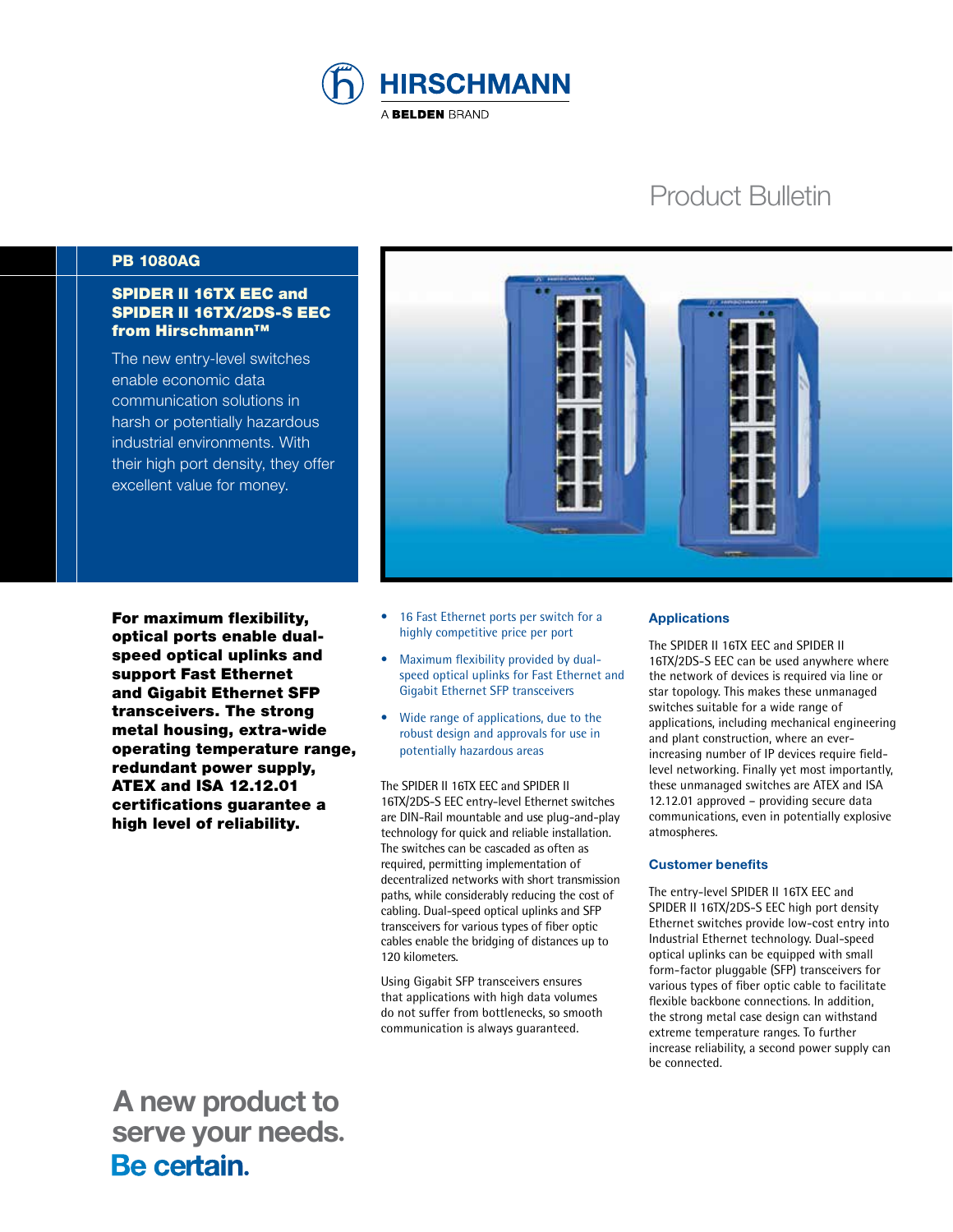



The two new robust SPIDER family switches offer more flexibility and higher availability – and that's genuine added value!

## SPIDER II 16TX EEC and SPIDER II 16TX/2DS-S EEC from Hirschmann™

The SPIDER II 16TX EEC and SPIDER II 16TX/2DS-S EEC have 16 RJ45 ports that support Fast Ethernet (10/100 Mbit/s).

The SPIDER II 16TX/2DS-S EEC, with its optical ports, also provides dual-speed (100/1000 Mbit/s) uplinks for which SFP transceivers for single or multi-mode fiber are available.

BIDI (bi-directional) SFP transceivers are available for applications requiring the transmission of data in both directions via a single fiber. Other features include an extra wide operating temperature range from -40°C to +70°C, high level of electromagnetic compatibility, resistance to impacts and vibration, a redundant 24 V power supply and a metal housing that is highly durable with one of the smallest form factors in the market.

#### **Benefits at a Glance**

- High port density offering excellent value for money
- Greatest possible flexibility thanks to dual-speed optical uplinks for SFP transceivers, including BIDI versions
- Wide range of applications facilitated by the robust design and approvals for potentially explosive atmospheres (ATEX, ISA 12.12.01)
- Extra wide operating temperature range from -40°C to +70°C
- High level of electromagnetic compatibility, plus resistance to impacts and vibration
- Redundant 24 V power supply
- Compact dimensions (138 x 65 x 111 mm)
- Rail-mounted
- Activated by plug and play
- Cascadable for cost-effective cabling
- Perfectly geared to Ethernet cable from Belden® and the complete product portfolio of Hirschmann Ethernet Switches



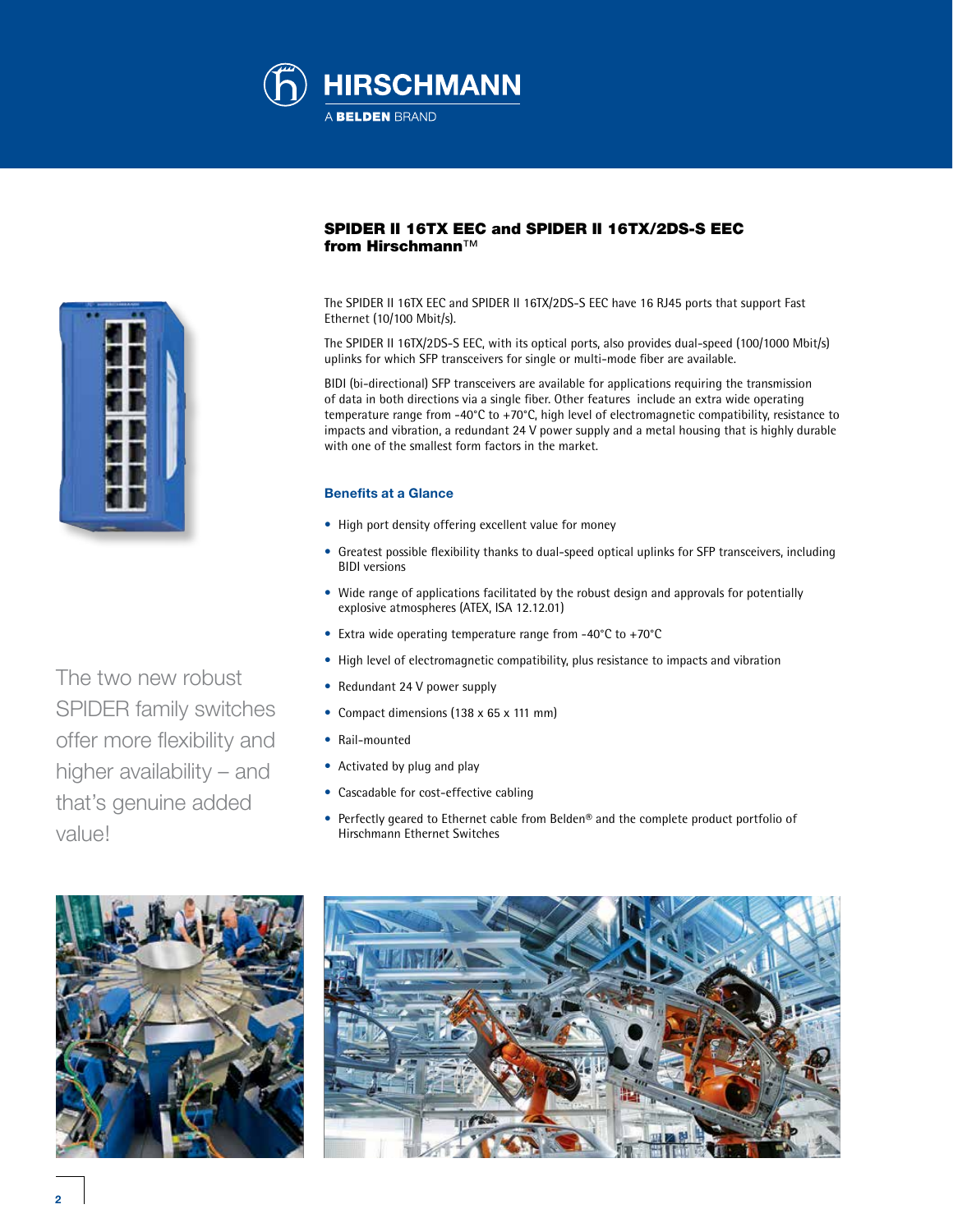

# Technical Information

| <b>Product Description</b>                                                                     |                                                                                                                                       |                                                                                                                    |
|------------------------------------------------------------------------------------------------|---------------------------------------------------------------------------------------------------------------------------------------|--------------------------------------------------------------------------------------------------------------------|
| <b>Type</b>                                                                                    | <b>SPIDER II 16TX EEC</b>                                                                                                             | <b>SPIDER II 16TX/2DS-S EEC</b>                                                                                    |
| <b>Description</b>                                                                             | Entry Level Industrial ETHERNET Rail-Switch, Store and Forward<br>Switching Mode, Ethernet (10 Mbit/s) and Fast-Ethernet (100 Mbit/s) | Entry Level Industrial ETHERNET Rail-Switch, Store and Forward<br>Switching Mode, 10/100/1000 Mbit/s Ethernet      |
| <b>Switching/Routing</b>                                                                       | Unmanaged                                                                                                                             |                                                                                                                    |
| <b>Port type and Quantity</b>                                                                  | 16 x 10/100BASE-TX, TP-cable, RJ45 sockets, auto-crossing,<br>auto-negotiation, auto-polarity                                         | 16 x 10/100BASE-TX, 2 x FE/GE-SFP slots, TP-cable, RJ45 sockets,<br>auto-crossing, auto-negotiation, auto-polarity |
| Order No.                                                                                      | 942 120-001                                                                                                                           | 942 121-001                                                                                                        |
| <b>More Interfaces</b>                                                                         |                                                                                                                                       |                                                                                                                    |
| <b>Power supply/Signaling contact</b><br>1 plug-in terminal block, 5-pin, no signaling contact |                                                                                                                                       |                                                                                                                    |
| <b>Network Size - Length of Cable</b>                                                          |                                                                                                                                       |                                                                                                                    |
| Twisted pair (TP)                                                                              | $0 - 100$ m                                                                                                                           | $0 - 100$ m                                                                                                        |
| Multimode fiber (MM) 50/125 µm                                                                 | n/a                                                                                                                                   | 0 - 550 m, 0 - 7,5 dB link budget (with M-SFP-SX/LC)                                                               |
| Multimode fiber (MM) 62,5/125 µm                                                               | n/a                                                                                                                                   | 0 - 275 m, 0 -7,5 dB Link Budget at 850 nm (with M-SFP-SX/LC)                                                      |
| Singlemode fiber (SM) 9/125 µm                                                                 | n/a                                                                                                                                   | 0 - 20 km, 0 - 11 dB link budget (with M-SFP-LX/LC)                                                                |
| Singlemode fiber (LH) 9/125µm<br>(long haul transceiver)                                       | n/a                                                                                                                                   | 16 - 80 km, 6 - 22 dB link budget (with M-SFP-LH/LC); 44 - 120 km,<br>13 - 32 dB link budget (with M-SFP-LH+/LC)   |
| <b>Network Size - Cascadibility</b>                                                            |                                                                                                                                       |                                                                                                                    |
| Line - / Star topology                                                                         | Any                                                                                                                                   |                                                                                                                    |
| <b>Power Requirements</b>                                                                      |                                                                                                                                       |                                                                                                                    |
| <b>Operating Voltage</b>                                                                       | 18 to 32 V DC redundant                                                                                                               |                                                                                                                    |
| <b>Current Consumption at 24V DC</b>                                                           | 0,41A                                                                                                                                 | 0,45A                                                                                                              |
| <b>Power Consumption</b>                                                                       | 9,8 W                                                                                                                                 | 10,7W                                                                                                              |
| <b>Service</b>                                                                                 |                                                                                                                                       |                                                                                                                    |
| <b>Diagnostics</b>                                                                             | LEDs (power, link status, data, data rate)                                                                                            |                                                                                                                    |
| <b>Ambient Conditions</b>                                                                      |                                                                                                                                       |                                                                                                                    |
| <b>Operating Temperature</b>                                                                   | -40°C to +70°C                                                                                                                        |                                                                                                                    |
| <b>Storage/Transport Temperature</b>                                                           | -45°C to $+85$ °C                                                                                                                     |                                                                                                                    |
| <b>Relative Humidity (non-condensing)</b>                                                      | 5% to 95%                                                                                                                             |                                                                                                                    |
| <b>Mechanical Construction</b>                                                                 |                                                                                                                                       |                                                                                                                    |
| <b>Mounting</b>                                                                                | <b>DIN Rail</b>                                                                                                                       |                                                                                                                    |
| <b>Protection Class</b>                                                                        | <b>IP30</b>                                                                                                                           |                                                                                                                    |
| <b>Dimensions (WxHxD)</b>                                                                      | 66 mm x 138 mm x 111 mm                                                                                                               |                                                                                                                    |
| Weight                                                                                         | 730 g                                                                                                                                 |                                                                                                                    |
| <b>Approvals</b>                                                                               |                                                                                                                                       |                                                                                                                    |
| <b>Safety of Industrial Control Equipment</b>                                                  | cUL 60950-1                                                                                                                           |                                                                                                                    |
| <b>Hazardous Locations</b>                                                                     | ATEX, ISA 12.12.01                                                                                                                    |                                                                                                                    |
| <b>Reliability</b>                                                                             |                                                                                                                                       |                                                                                                                    |
| <b>MTBF</b>                                                                                    | 28 years                                                                                                                              |                                                                                                                    |
| Warranty                                                                                       | 5 years (standard)                                                                                                                    |                                                                                                                    |
| <b>Scope of Delivery and Accessories</b>                                                       |                                                                                                                                       |                                                                                                                    |
| <b>Scope of Delivery</b>                                                                       | Device, terminal block, operating manual                                                                                              |                                                                                                                    |
| <b>Accessories</b>                                                                             | Rail power supply RPS 30, RPS 80 EEC or RPS 120 EEC                                                                                   |                                                                                                                    |